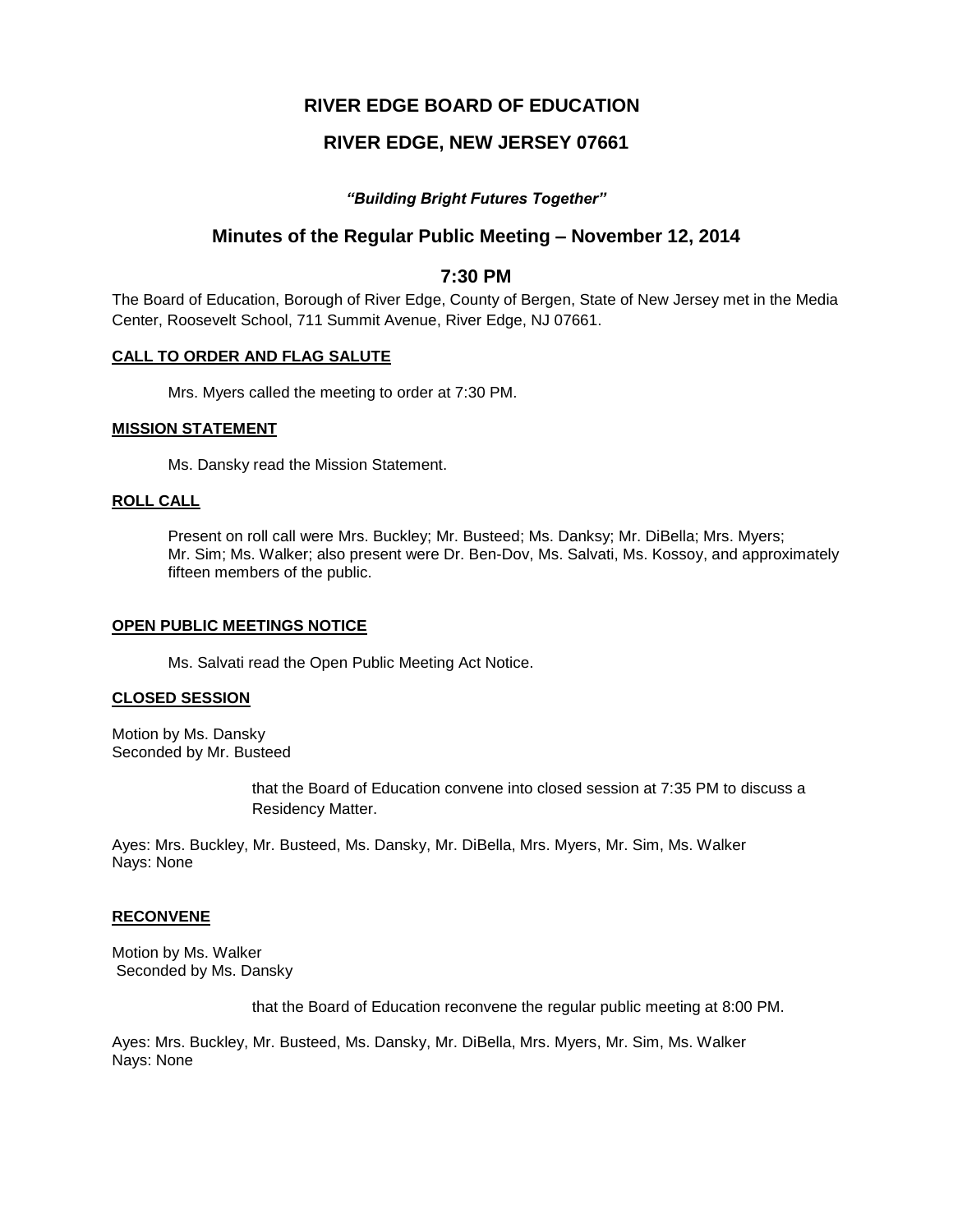Public Comment on Agenda Items – None

Presentation of River Edge 2013 NJ ASK Results

Dr. Ben-Dov presented the results of the 2013 NJ ASK Results. She stated this is the last year of students taking the NJ ASK and it will be replaced by PARCC. Dr. Ben-Dov explained that all students in grades 3-6 take the NJ ASK test. Grades 3, 5 and 6 are tested in language arts and math and grade 4 is tested in language arts, math, and science. She went over each slide and explained the scores and percentages. Dr. Ben-Dov highlighted the various areas of academic growth and explained how the NJ ASK data along with benchmarking data collected locally is used to facilitate informal instruction and individual student improvement. At the end of the presentation, Dr. Ben-Dov thanked MaryAnn Durante and Frank Perrone for their help with the presentation and thanked the instructional and administrative staff for all of their hard work with the NJ ASK testing. Dr. Ben-Dov answered all questions by the board members and the audience.

## **REPORTS**

## **SUPERINTENDENT**

Dr. Ben-Dov reported on the following:

- Re-registration has concluded its official sessions as of October 24th. There were two additional weeks of re-registration by appointment only. As of today, there are 79 families that did not show for re-registration and 20 families that attended, but need to come back with additional information. The next step is to send out individual letters to those families that did not show and outline the consequences if they fail to re-register.
- Parent Academy is going strong. Literacy Night will be held on Thursday, November 20<sup>th</sup>. It is for parents of kindergarten, first, and second graders. They will have individual grade workshops for those parents.
- Student Growth Objectives are completed and Dr. Ben-Dov is in the process of reviewing them.
- Dr. Ben-Dov attended and spoke at the Veteran's Day Ceremony on Tuesday, November 11th at Memorial Park. It was well attended by parents and students. This year was one of the best ceremonies Dr. Ben-Dov has attended. There was a lot more music this year and more veterans in attendance. It was a very meaningful and "feel good" ceremony.

## **PRINCIPAL**

Ms. Kossoy reported on the following:

- Ms. Kossoy thanked the Roosevelt PTO for the Monster Mash Party that was held on Friday, October 24<sup>th</sup>.
- The Roosevelt PTO sponsored S.T.E.M (Science, Technology, Engineering, and Mathematics). The students were able to circulate around the new gym for hands on experience with S.T.E.M. The really enjoyed the 3D printer and the robot.
- First grade students visited the River Edge Fire House to learn about fire prevention last week.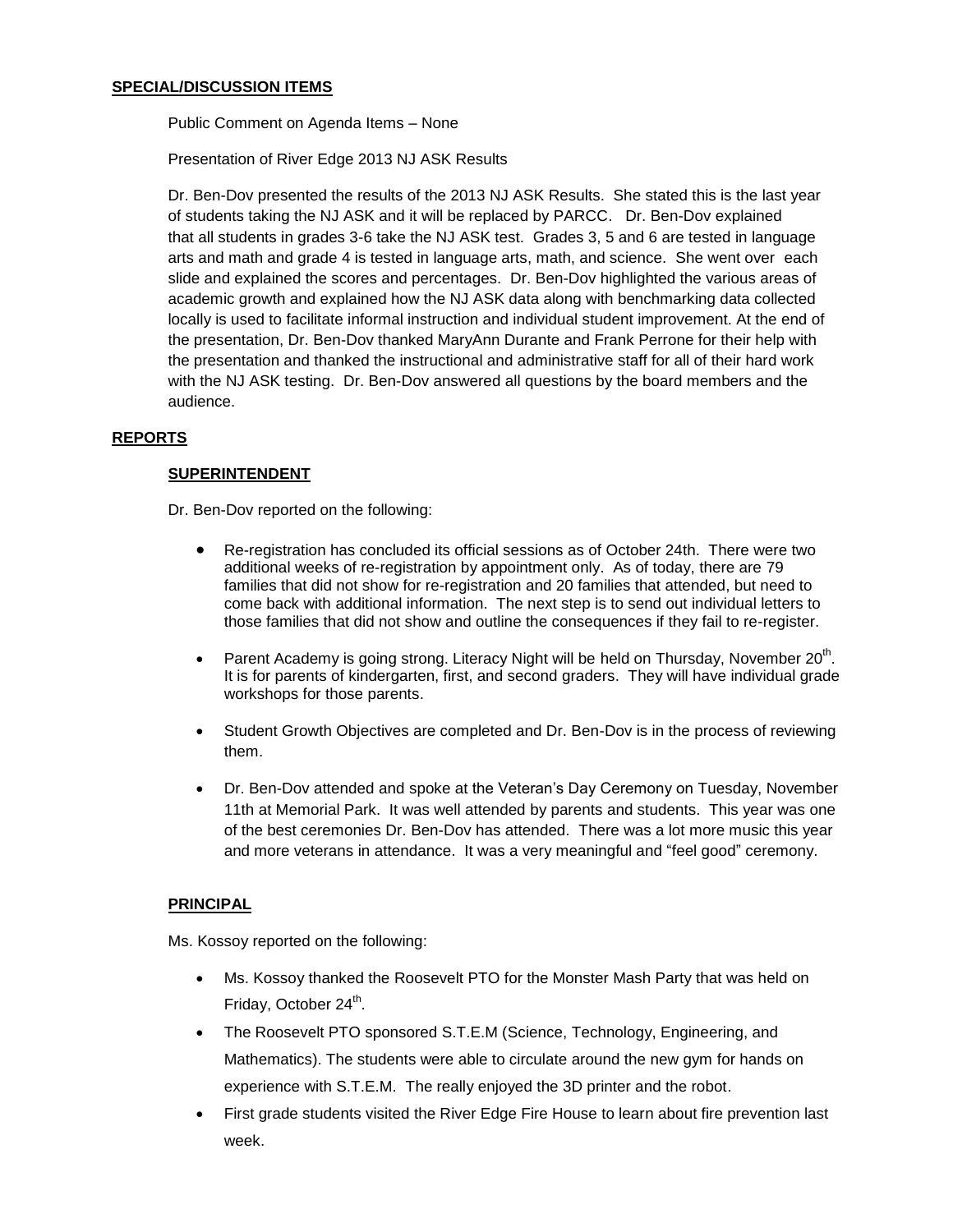- There was a district wide fundraiser today to raise money for the veterans. It was called Jeans for Troops. The faculty wore jeans and donated money. The money will be sent to the G.I. Go Fund.
- The Roosevelt PTO Book Fair will be the week of November  $17<sup>th</sup>$
- Parent/Teacher conferences will be held on Tuesday, December  $2^{nd}$  and Thursday, December 4<sup>th</sup>.

# **BOARD SECRETARY**

Ms. Salvati reported on the following:

 The Bond Sale took place today with excellent results. The new bonds will produce savings to the taxpayer of \$21,000-\$24,000 every year for a total of \$393,000 over the next 18 years.

## **PRESIDENT**

Mrs. Myers reported on the following:

- Mrs. Myers spoke about the NJSBA Fall Conference.
- Board member training requirements must be completed by the end of the year.
- The Board Self-evaluations are completed and Mr. Alfred Annunizata would like to come to a board meeting in December to review them.
- There will be a Tri-District Meeting on Wednesday, December  $10^{th}$ .
- Mrs. Myers congratulated Ms. Dansky on her re-election and congratulated Ms. Danahy on becoming a new board member on the River Edge Board of Education.

## **COMMITTEES**

- Ms. Dansky spoke about the NJSBA Fall Conference and stated there will be a Bergen County School Board Association meeting on December 2<sup>nd</sup> at Northern Highlands Regional High School.
- Mr. Sim and Ms. Walker spoke about the NJSBA Fall Conference and the seminars they attended.
- Mr. Busteed spoke about the Building and Grounds Meeting that took place tonight before the board meeting.

## **MOTIONS TO BE ACTED UPON**

## **ADMINISTRATION/POLICY**

Motion by Mr. Busteed Seconded by Mr. DiBella

> 1. That the Board of Education approves the staff development and travel as per the schedules for November 2014 including relevant mileage reimbursement. (Addendum)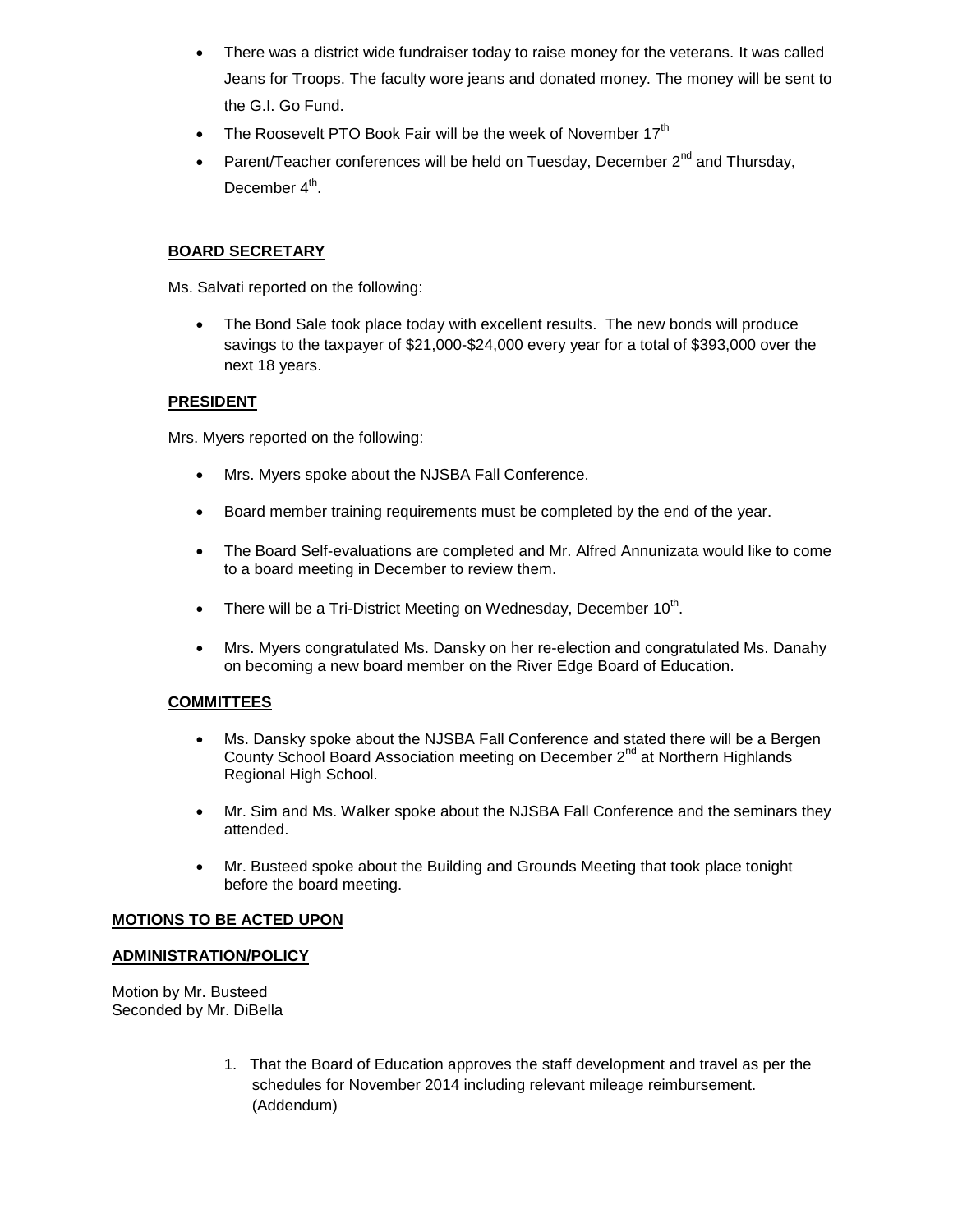2. That the Board of Education approves the completion of the following emergency drills:

| <b>School</b>                        | <b>Fire Drills</b> | <b>Security Drills</b>                       |
|--------------------------------------|--------------------|----------------------------------------------|
| Cherry Hill School   October 8, 2014 |                    | October 29, 2014 Lockdown                    |
| Roosevelt School                     |                    | October 14, 2014   October 27, 2014 Lockdown |

3. **Whereas,** the Department of Education requires New Jersey School Districts to submit three-year maintenance plans documenting "required" maintenance activities for each of its public school facilities, and

**Whereas,** the required maintenance activities as listed in the attached document for the various school facilities of the River Edge Board of Education are consistent with these requirements, and

**Whereas,** all past and planned activities are reasonable to keep school facilities open and safe for use or in their original condition and to keep their system warranties valid,

**Now Therefore Be It Resolved,** that the River Edge Board of Education hereby authorizes the school business administrator to submit the attached Comprehensive Maintenance Plan for the River Edge Board of Education in compliance with Department of Education requirements.

#### **CURRICULUM/EDUCATION**

#### **BUILDING & GROUNDS**

### **FINANCE/GRANTS/GIFTS**

1. That the Board of Education approve the appropriation Extraordinary Aid and Nonpublic Transportation Aid to the General Fund for the 2014-2015 school year as follows:

> Extraordinary Aid \$105,416 Non-public Transportation Aid \$2,535

#### **PERSONNEL**

- 1. That the Board of Education, with the recommendation of the Superintendent, approve June Karpowich and Stacy Colucci, Co-Editors of the River Edge New, Webbased Publication, as per contractual stipend, for the 2014-2015 school year.
- 2. That the Board of Education, with the recommendation of the Superintendent approve Donna Schwartz, Part-time Aide, effective November 13, 2014 to June 30, 2015.

#### **RIVER EDGE SPECIAL EDUCATION**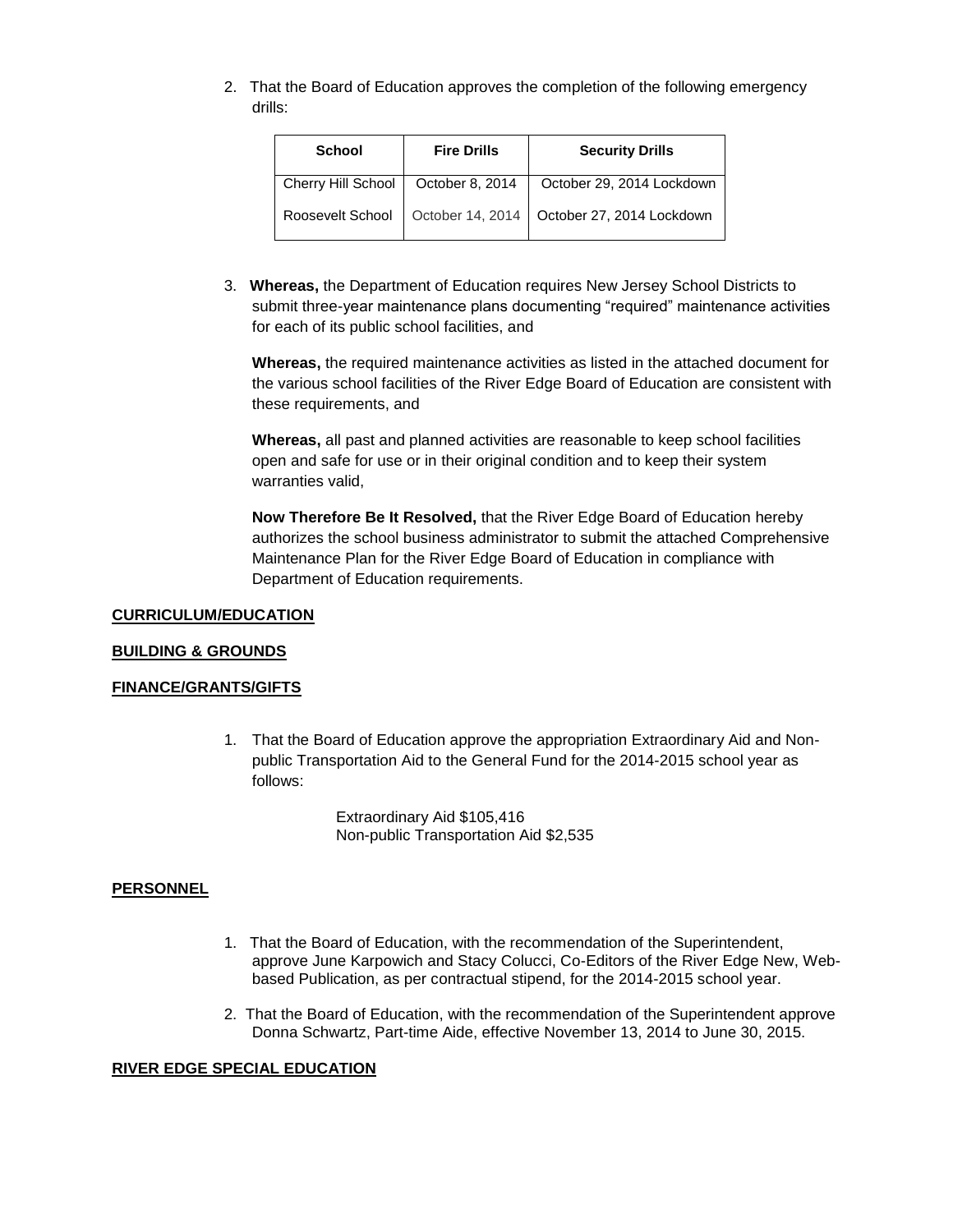#### **REGION V ADMINISTRATION & TRANSPORTATION**

1. That the Board of Education approve the following Addendum Contract for Town and County.

| ∣ Route # | Transporter                                   | <b>Per Diem</b> |
|-----------|-----------------------------------------------|-----------------|
| 1855      | Leonia H.S./Evergreen   $$338.26$ (with aide) |                 |

2. That the Board of Education approve the following Quote Contract for First Choice Transportation.

| Route # | Transporter           | <b>Per Diem</b> |
|---------|-----------------------|-----------------|
| Q190    | Bergen Co. Child Dev. | \$149.00        |

Ayes: Mrs. Buckley, Mr. Busteed, Ms. Dansky, Mr. DiBella, Mrs. Myers, Mr. Sim, Ms. Walker Nays: None

### **OLD/NEW BUSINESS**

Mrs. Salvati asked the board for feedback on the budget process last year and for suggestions going forward.

### **CLOSED SESSION**

Motion by Mr. Busteed Seconded by Mrs. Buckley

> that the Board of Education convened into closed session at 9:50 PM to discuss Contractual Matters.

Ayes: Mrs. Buckley, Mr. Busteed, Ms. Dansky, Mr. DiBella, Mrs. Myers, Mr. Sim, Ms. Walker Nays: None

#### **RECONVENE**

Motion by Mr. DiBella Seconded by Ms. Walker

that the Board of Education reconvenes the regular public meeting at 10:02 PM.

Ayes: Mrs. Buckley, Mr. Busteed, Ms. Dansky, Mr. DiBella, Mrs. Myers, Mr. Sim, Ms. Walker Nays: None

#### **PERSONNEL**

Motion by Mr. DiBella Seconded by Mrs. Buckley

> 3. That the Board of Education approve the submission of the following Superintendent Merit Goals to the Executive County Superintendent for the 2014 - 2015 school year. These two Quantitative Goals replace numbers #1 and #2 previously approved on 9/17/14.

### **Quantitative:**

1. **Specific Goal Statement:** To create and implement a Parent Academy that will offer at least six sessions of parent education to River Edge parents in targeted areas of the curriculum. The following sessions are planned: Math (Separate sessions for Primary grades and upper with focus on implementation of CCSS and new Tri-district